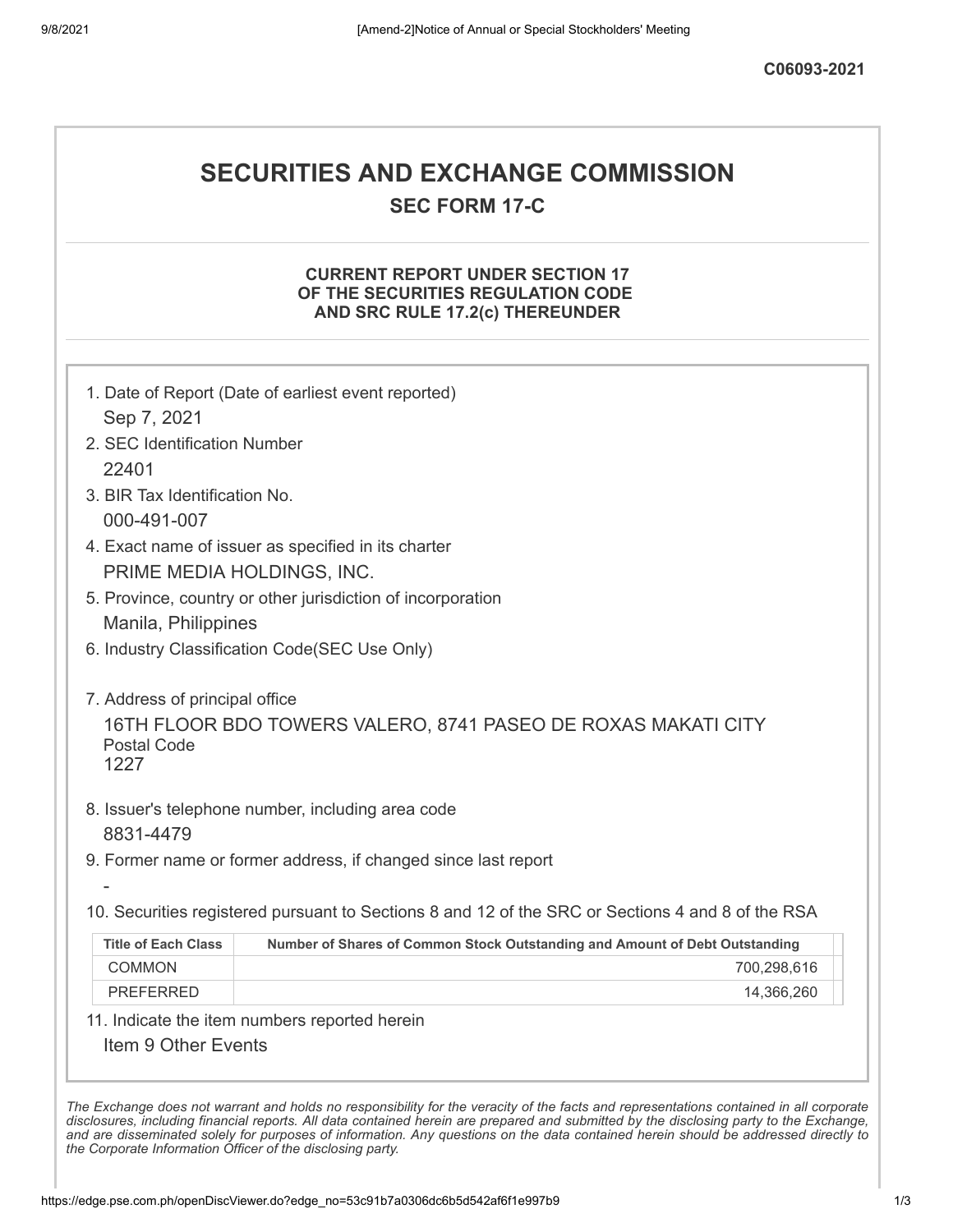## **Prime Media Holdings, Inc. PRIM**

#### **PSE Disclosure Form 7-1 - Notice of Annual or Special Stockholders' Meeting** *References: SRC Rule 17 (SEC Form 17-C) and Sections 7 and 4.4 of the Revised Disclosure Rules*

**Subject of the Disclosure**

Notice of 2021 Annual Stockholders' Meeting

**Background/Description of the Disclosure**

Notice of 2021 Annual Stockholders' Meeting

### **Type of Meeting**

annual

Special

| Date of Approval by<br><b>Board of Directors</b> | Jul 28, 2021                                                                                                           |  |
|--------------------------------------------------|------------------------------------------------------------------------------------------------------------------------|--|
| Date of Stockholders'<br><b>Meeting</b>          | Oct 13, 2021                                                                                                           |  |
| Time                                             | $2:00$ P.M.                                                                                                            |  |
| Venue                                            | 16F BDO Towers Valero, 8741 Paseo de Roxas, Makati City via Virtual Meeting/Video<br>Conferencing/Remote Communication |  |
| <b>Record Date</b>                               | Aug 12, 2021                                                                                                           |  |